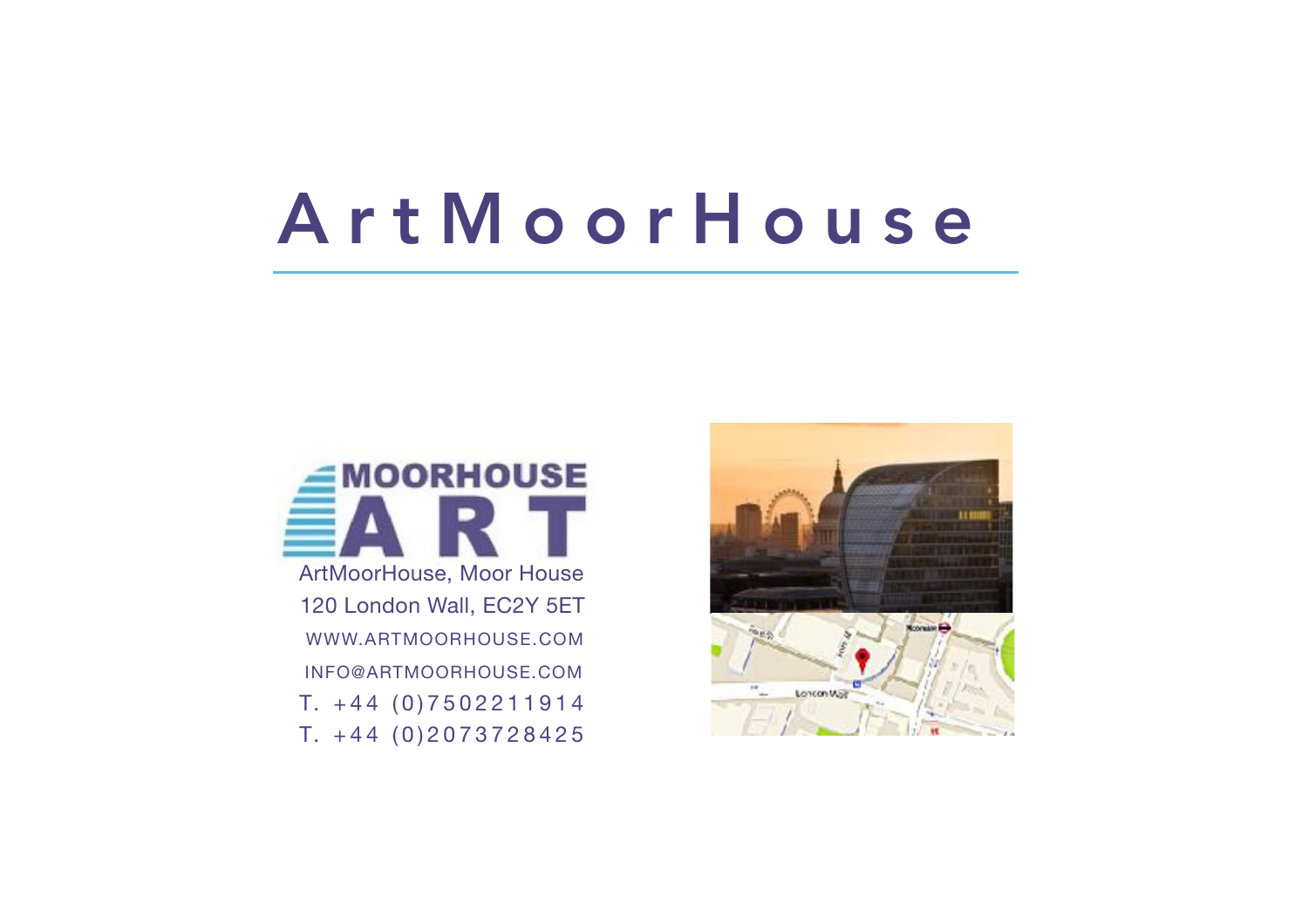"For anyone who wants to be engaged and inspired within the art world, ArtMoorHouse is a unique platform for creating a unsurpassed synergy between creativity and business. Unlike any other gallery, ArtMoorHouse creates bespoke high profile exhibitions,

relying on a strong network of dedicated professionals to connect artists and designers with people from the world of finance"



#### ArtMoorHouse EXPERIENTIAL CREATIVE AGENCY

Our service is centred on client connectivity through art direction, consultation and curation. Our abilities are as diverse as the clients we serve and we thrive on projects that expand our own conceptual process.

We offer creative consulting services. We quide our clients on outreach and presentation and we create curated visual experiences. Whether you are an independent seeking consultation or a business looking to extend their visual presence, we are here for you.

### **ART**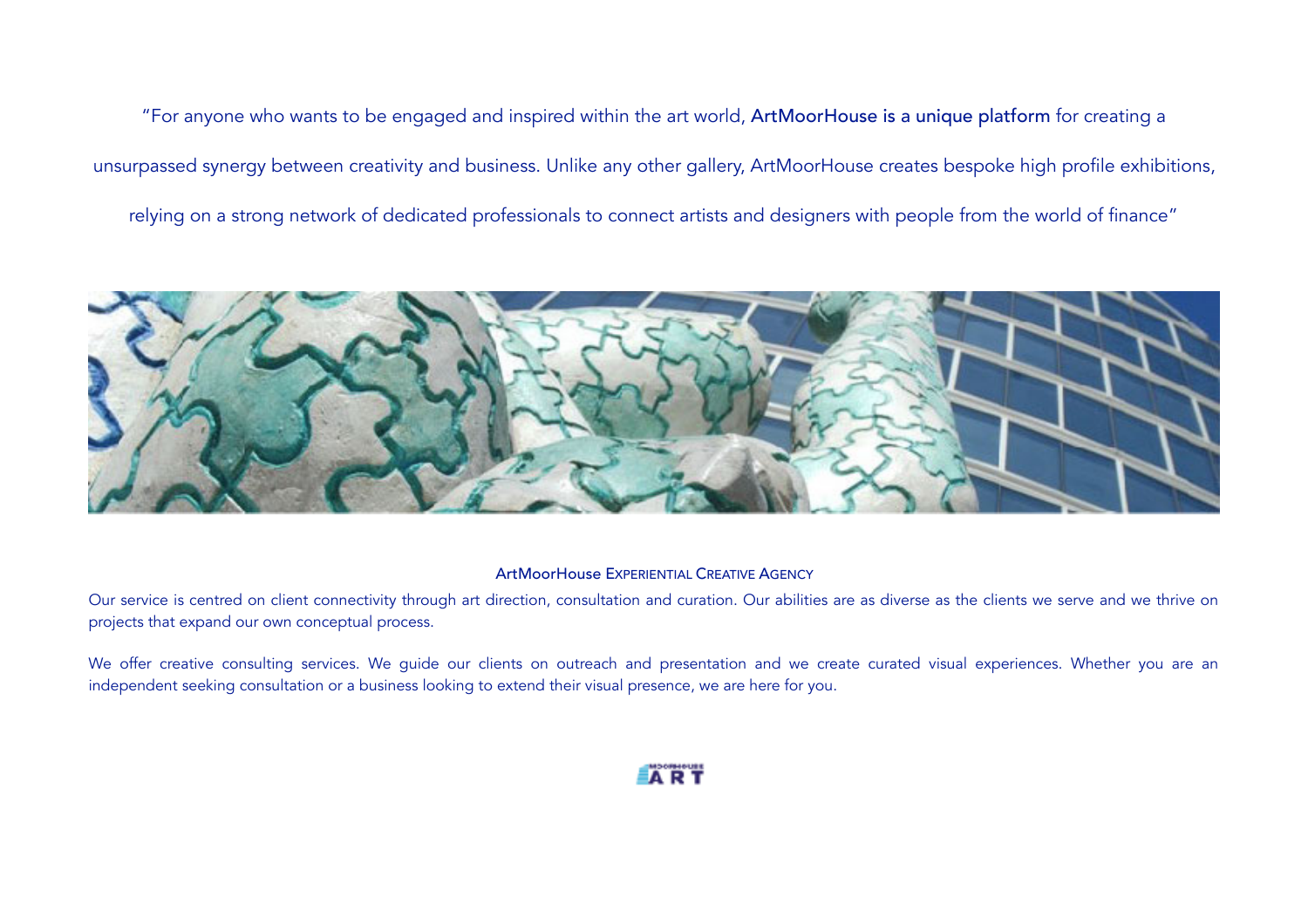## We Curate and We Create. We are ArtMoorHouse

#### **ABOUT US**

ARTMOORHOUSE is an established creative space in the heart of the City of London.

We are encompassing, enthusiastic, imaginative, professional.

Our Mission is to engage, inspire and provide bespoke art services.

Our Vision is to be a unique platform between Creativity and Business in the banking, finance and commercial environment.

We are located in Norman Foster's landmark building: Moor House.

Curated by ARTMOORHOUSE, and Managed by Moor House Building Management, our exhibition space covers an area of nearly 500 square meters with a hight of 7.5 meters.

Our monthly average exhibition visits is 8600 people.

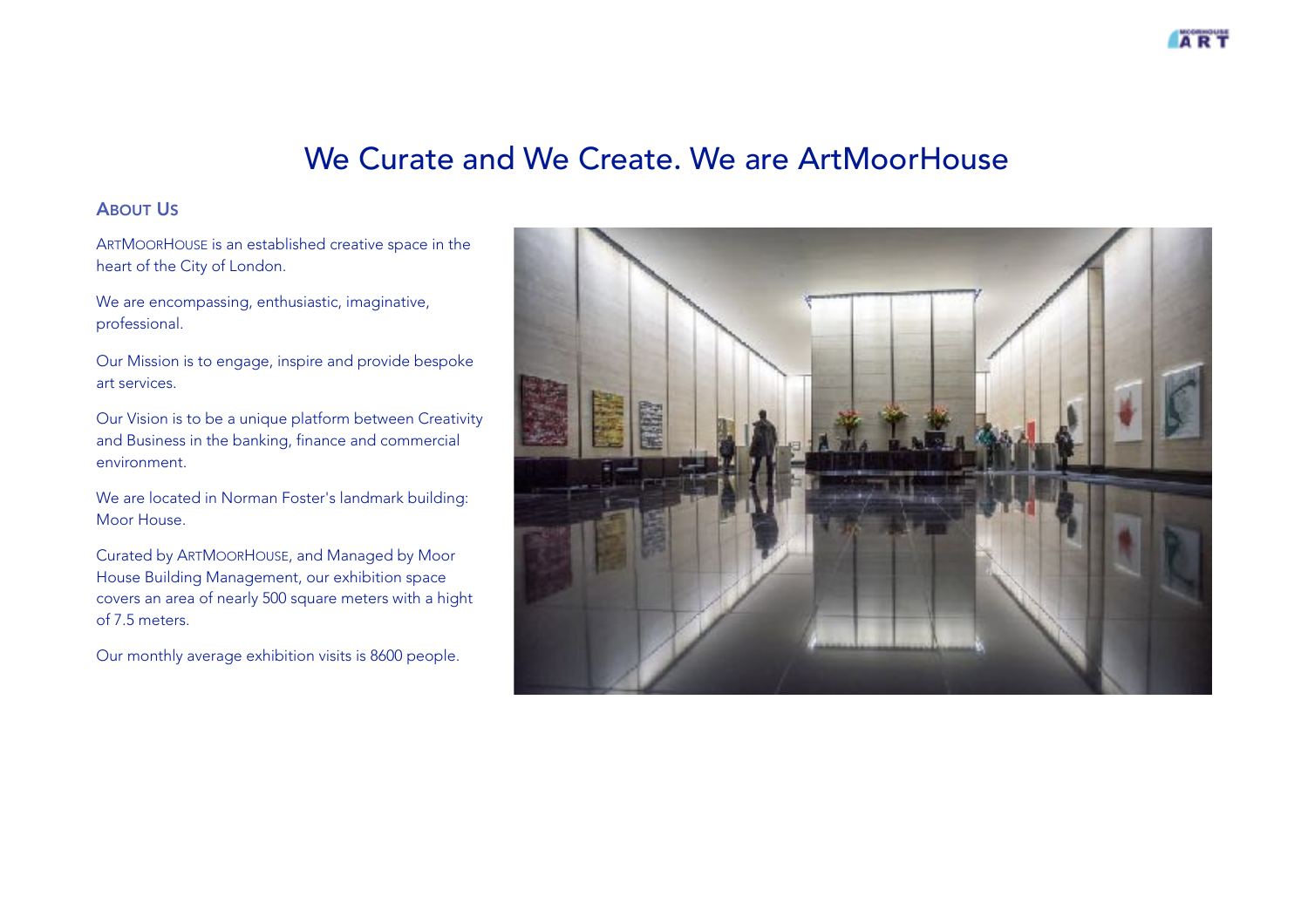#### WHO WE ARE

- Definition: We believe in Art, Design and Business and we try to build a democratic synergy in between
- Mission: To engage, inspire and provide Bespoke Art and Creative Services
- Personality: Encompassing Enthusiastic, Imaginative, professional
- Vision: Be a unique platform between Art, Design and Business

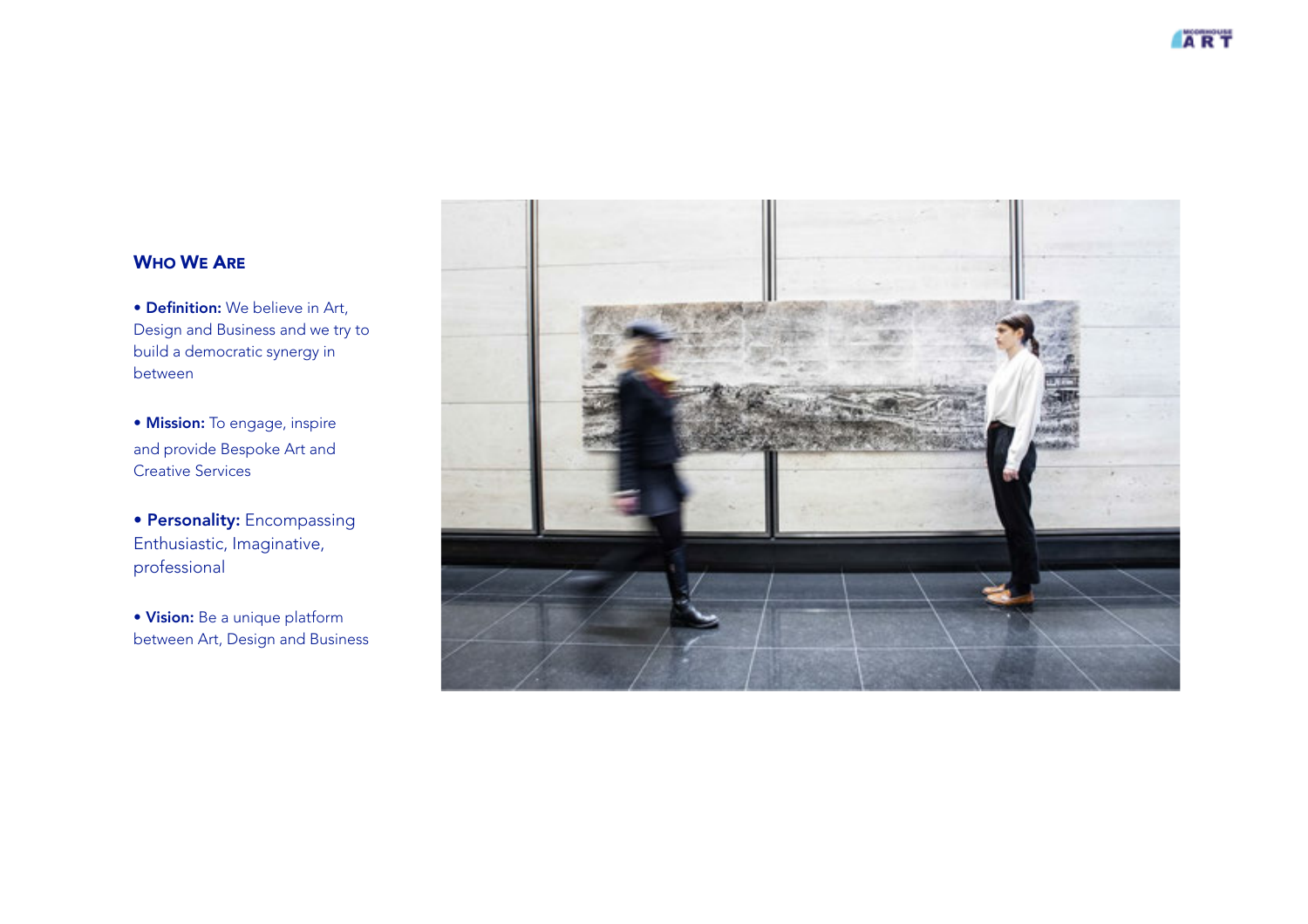#### **CREATIVITY**

Creativity is the backbone of our organisation.

Our abilities are as diverse as the clients we serve and we thrive on projects that expand our own conceptual process.

We offer creative consulting services. We jointly work with our clients on their outreach and presentation.

We create curated visual experiences for independent artists and designers or for businesses looking to extend their visual presence

#### WE BELIEVE THAT EVERY PROJECT IS UNIQUE AND WE CHAMPION THE COURAGE TO INVENT AND DISCOVER UNCONVENTIONAL SOLUTIONS







CURATING IS OUR PHYSICAL TRANSLATION OF IDEAS IN SPACE







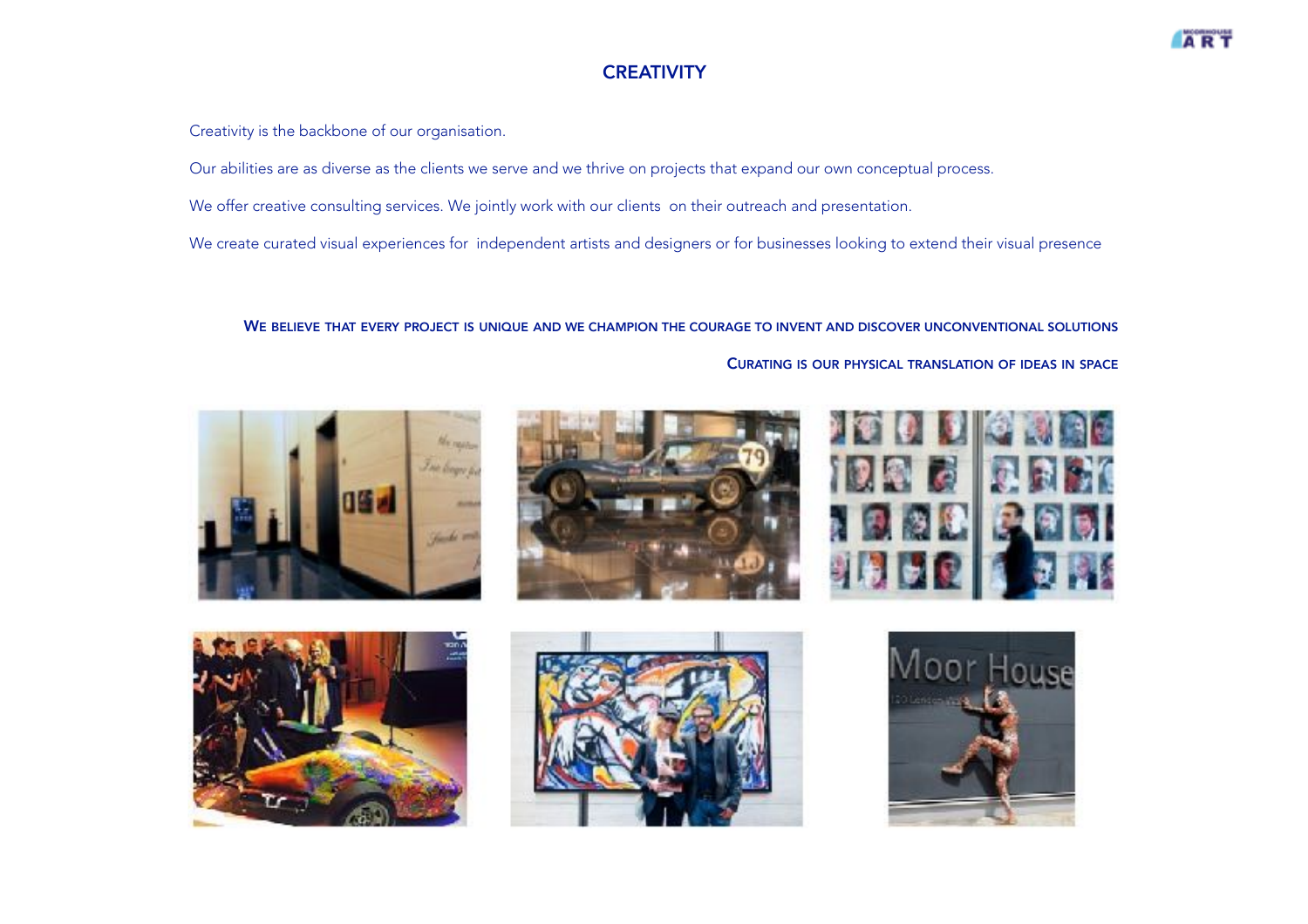

#### AUDIENCES

Audiences are our recipients. We strive to address them with quality and creative stimulation.

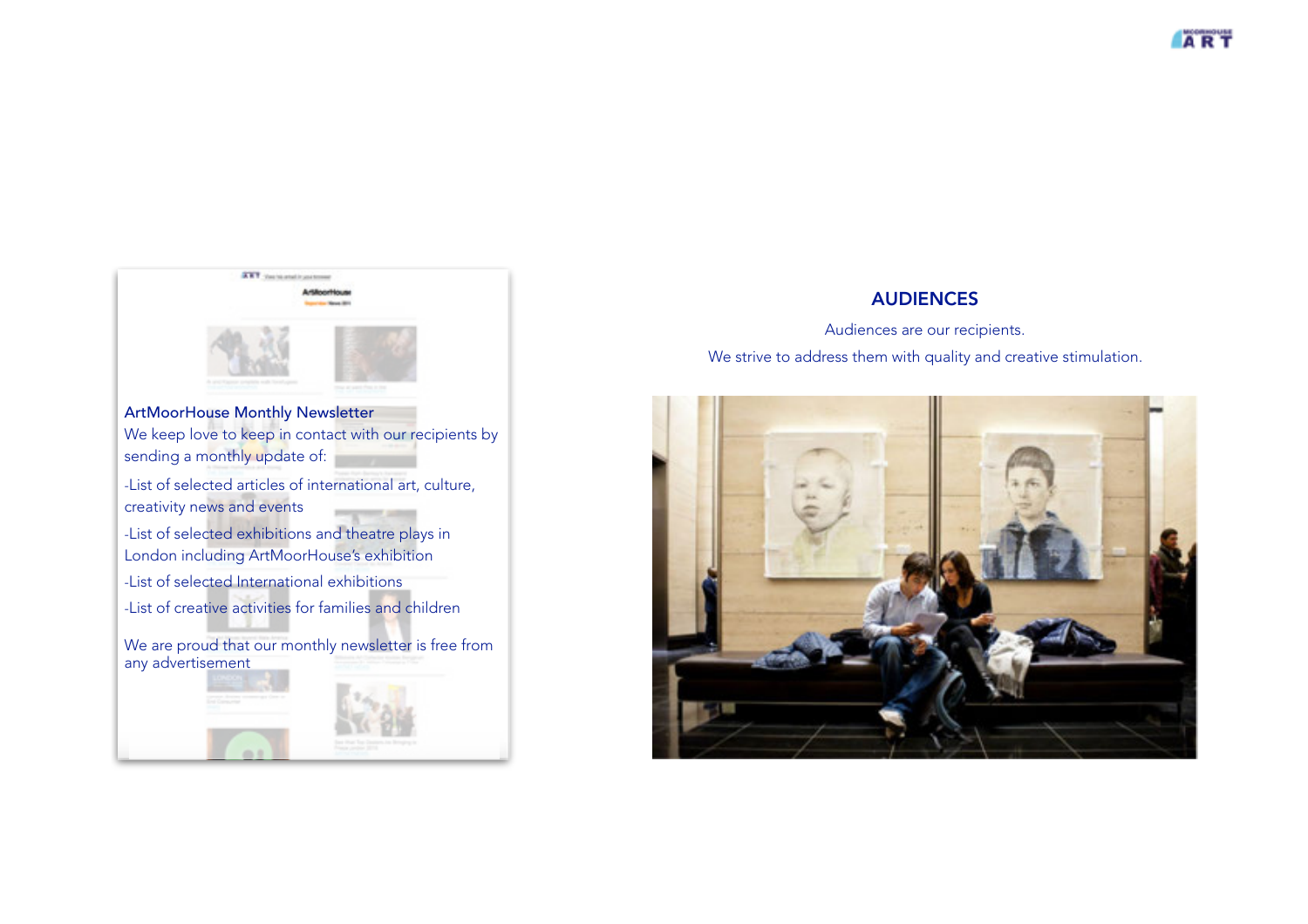#### TEAM

We are completely committed to achieving excellence but having fun at the same time. We work together on a daily mutual confrontation. We share concepts and exchange ideas. Teamwork is our natural framework for creative thinking. We deliver our best when we work together.

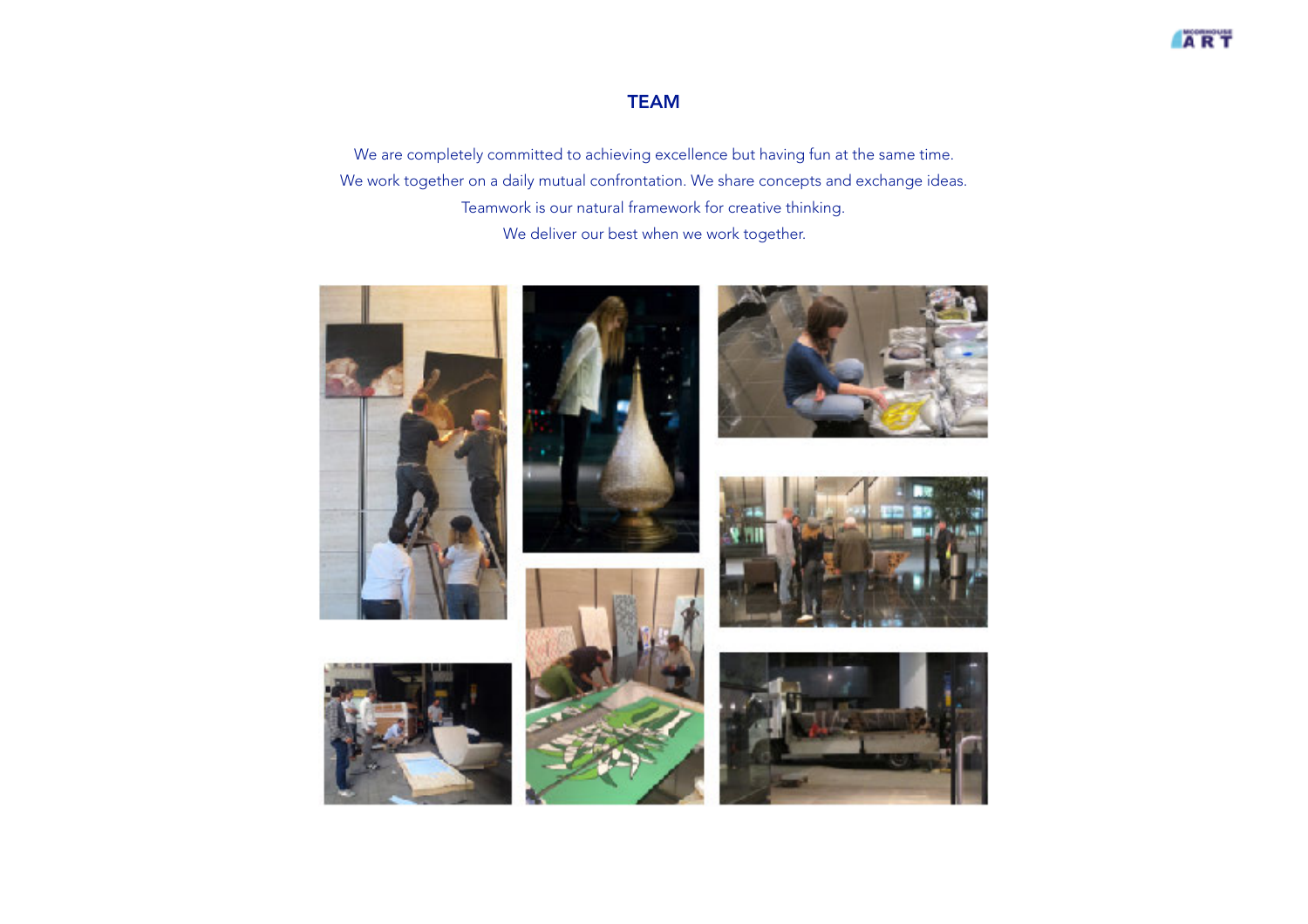